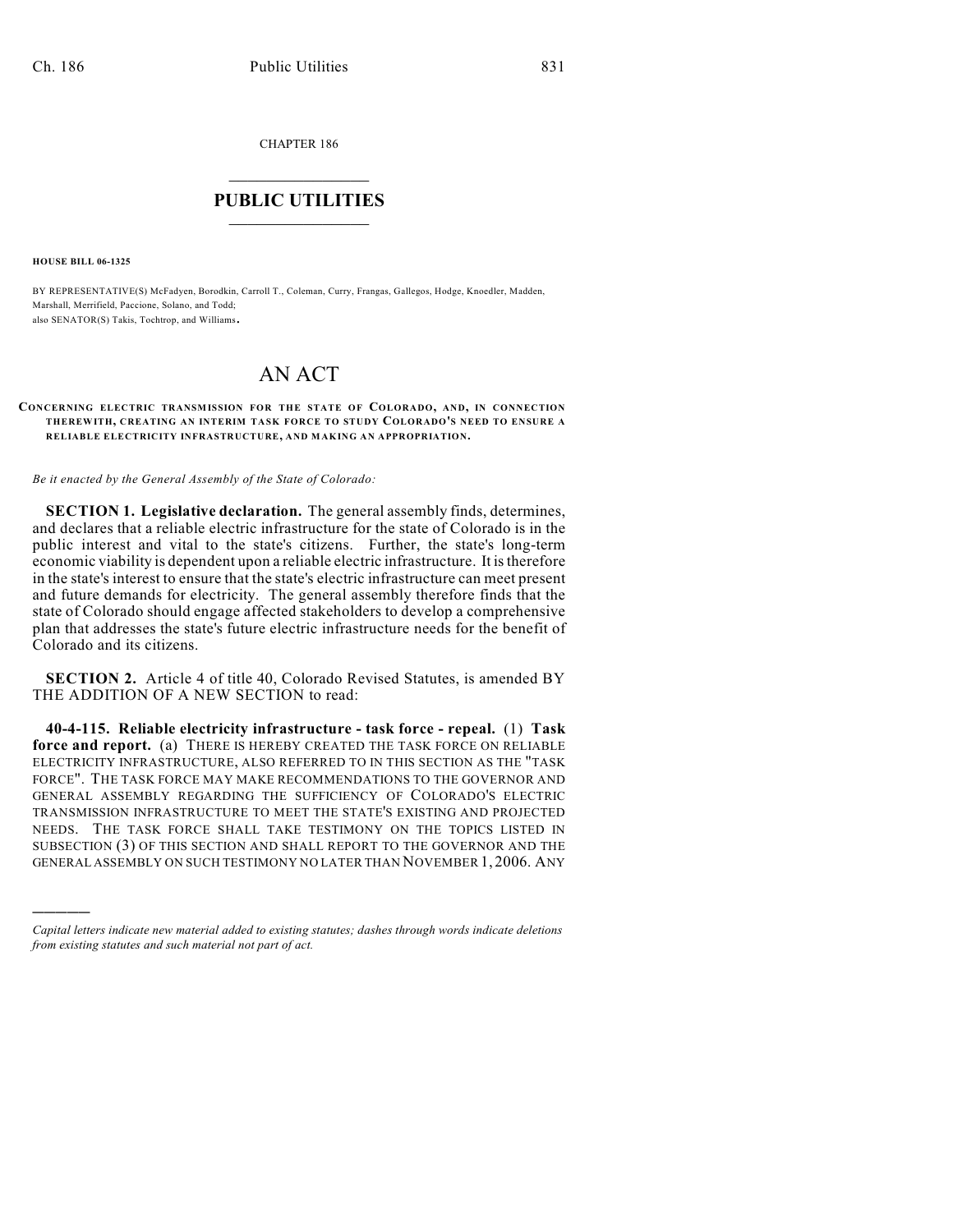RECOMMENDATIONS MADE BY THE TASK FORCE SHALL REQUIRE THE AFFIRMATIVE CONSENT OF EIGHT OF ITS MEMBERS.

(b) THE TASK FORCE SHALL HOLD AT LEAST FOUR MEETINGS, WHICH SHALL BE OPEN TO THE PUBLIC. THE TASK FORCE SHALL ELECT A CHAIR AND A VICE-CHAIR FROM ITS MEMBERS AT ITS FIRST MEETING. THE TASK FORCE SHALL SOLICIT AND RECEIVE COMMENTS FROM MEMBERS OF THE PUBLIC, WHICH SHALL INCLUDE AN OPPORTUNITY FOR COLORADO CITIZENS TO SUBMIT WRITTEN COMMENTS TO THE TASK FORCE. THE TASK FORCE MAY DETERMINE THE MANNER IN WHICH SUCH COMMENTS ARE RECEIVED.

(c) THE TASK FORCE SHALL CONSIDER AND GIVE WEIGHT TO PUBLIC COMMENTS RECEIVED DURING THE PUBLIC HEARING PROCESS, AS WELL AS WRITTEN COMMENTS FROM AFFECTED COUNTIES, CITIES, ELECTRIC PROVIDERS AND CUSTOMERS, ENVIRONMENTAL GROUPS, AND OTHER INTERESTED STAKEHOLDERS.

(2) **Membership.** (a) THE TASK FORCE SHALL CONSIST OF FIFTEEN MEMBERS AS FOLLOWS:

(I) THE DIRECTOR OFTHE PUBLIC UTILITIES COMMISSION OR HIS OR HER DESIGNEE, WHO SHALL CONVENE THE TASK FORCE AND WHO IS AUTHORIZED TO CONTRACT WITH A MEDIATOR OR OTHER THIRD PARTY TO FACILITATE ACCOMPLISHMENT OF THE TASK FORCE'S DUTIES;

(II) SIX MEMBERS APPOINTED BY THE GOVERNOR AS FOLLOWS:

(A) ONE MEMBER REPRESENTING COOPERATIVE ELECTRIC ASSOCIATIONS THAT DISTRIBUTE ELECTRICITY;

(B) ONE MEMBER REPRESENTING COOPERATIVE ELECTRIC ASSOCIATIONS THAT GENERATE AND TRANSMIT ELECTRICITY;

(C) TWO MEMBERS REPRESENTING INVESTOR-OWNED ELECTRIC UTILITIES;

(D) ONE MEMBER REPRESENTING WIND-ELECTRIC GENERATION INTERESTS; AND

(E) ONE MEMBER REPRESENTING LARGE COMMERCIAL CONSUMERS OF ELECTRICITY;

(III) TWO MEMBERS APPOINTED BY THE SPEAKER OF THE COLORADO HOUSE OF REPRESENTATIVES, ONE OF WHOM SHALL NOT BE AFFILIATED WITH ANY OF THE GROUPS REPRESENTED BY OTHER MEMBERS OF THE TASK FORCE;

(IV) TWO MEMBERS APPOINTED BY THE PRESIDENT OF THE COLORADO SENATE, ONE OF WHOM SHALL NOT BE AFFILIATED WITH ANY OF THE GROUPS REPRESENTED BY OTHER MEMBERS OF THE TASK FORCE;

(V) THE EXECUTIVE DIRECTOR OF THE COLORADO MUNICIPAL LEAGUE OR ITS SUCCESSOR ORGANIZATION, OR THE EXECUTIVE DIRECTOR'S DESIGNEE;

(VI) THE EXECUTIVE DIRECTOR OF COLORADO COUNTIES, INCORPORATED, OR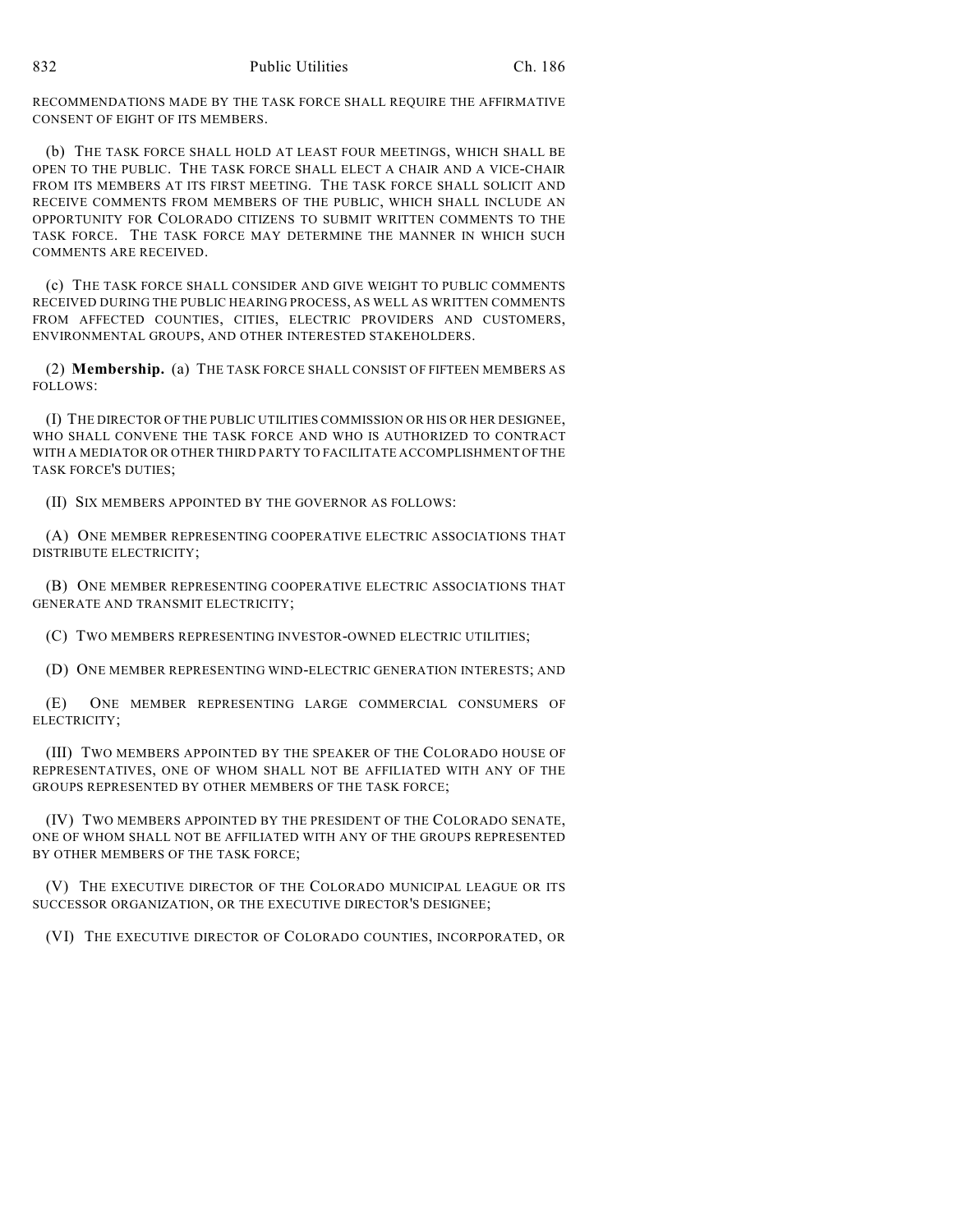CCI, OR ITS SUCCESSOR ORGANIZATION, OR THE EXECUTIVE DIRECTOR'S DESIGNEE;

(VII) THE EXECUTIVE DIRECTOR OF THE COLORADO ASSOCIATION OF MUNICIPAL UTILITIES OR ITS SUCCESSOR ORGANIZATION, OR THE EXECUTIVE DIRECTOR'S DESIGNEE;

(VIII) ONE MEMBER APPOINTED BY MUTUAL AGREEMENT AND CONSENT OF THE GOVERNOR, THE SPEAKER OF THE HOUSE OF REPRESENTATIVES, AND THE PRESIDENT OF THE SENATE.

(b) MEMBERS OF THE TASK FORCE SHALL BE APPOINTED WITHIN THIRTY DAYS AFTER THE EFFECTIVE DATE OF THIS SECTION.

(c) VACANCIES SHALL BE FILLED BY APPOINTMENT BY THE OFFICIAL WHO APPOINTED THE MEMBER WHOSE ABSENCE RESULTED IN THE VACANCY.

(3) **Scope of inquiry.** AT A MINIMUM, THE TASK FORCE SHALL TAKE COMMENTS ON THE FOLLOWING TOPICS:

(a) THE CURRENT AND PROJECTED DEMAND FOR ELECTRICITY IN COLORADO THROUGH THE YEAR 2020;

(b) AN INVENTORY OF THE ELECTRIC TRANSMISSION INFRASTRUCTURE THAT SERVES COLORADO, WITH ESTIMATES OF ITS SUFFICIENCY TO MEET THE CURRENT AND PROJECTED DEMAND;

(c) ADDITIONS OR IMPROVEMENTS TO THE STATE'S ELECTRIC TRANSMISSION SYSTEM THAT WILL BE REQUIRED TO MEET THE PROJECTED DEMAND;

(d) THE ELECTRIC TRANSMISSION NEEDS RELATED TO IMPLEMENTATION OF SECTION 40-2-124, AS APPROVED BY COLORADO VOTERS IN NOVEMBER 2004;

(e) THE DECISION-MAKING PROCESS FOR ROUTING TRANSMISSION LINES;

(f) THE FINANCIAL RESOURCES AND TIME REQUIRED TO BUILD OR IMPROVE TRANSMISSION INFRASTRUCTURE AS REQUIRED TO MEET THE PROJECTED DEMAND;

(g) THE EXISTING AND ANTICIPATED FUTURE IMPEDIMENTS TO IMPROVING COLORADO'S ELECTRIC TRANSMISSION INFRASTRUCTURE;

(h) POSSIBLE POLICY CHOICES TO ENSURE THAT COLORADO WILL HAVE A RELIABLE ELECTRIC GRID AND REASONABLY PRICED ELECTRICITY SUPPLIES; AND

(i) ADDITIONAL TRANSMISSION ISSUES, INCLUDING, WITHOUT LIMITATION, SITING AND PERMITTING; ESTABLISHING OR ENHANCING THE TRANSMISSION SYSTEM'S INTERCONNECTION WITH SUCH SYSTEMS IN OTHER STATES; THE BENEFITS, DETRIMENTS, AND IMPEDIMENTS OF MULTI-STATE PLANNING; ISSUES REGARDING TRANSMISSION PROJECT FINANCING AND COST RECOVERY; ISSUES REGARDING ACCESSING TRANSMISSION CAPACITY CREATED BY NEW INVESTMENTS; ACCOMMODATING RENEWABLE SOURCES; UPGRADING AND MAXIMIZING THE USE OF EXISTING TRANSMISSION CORRIDORS; EMINENT DOMAIN; AND REVENUE SHARING